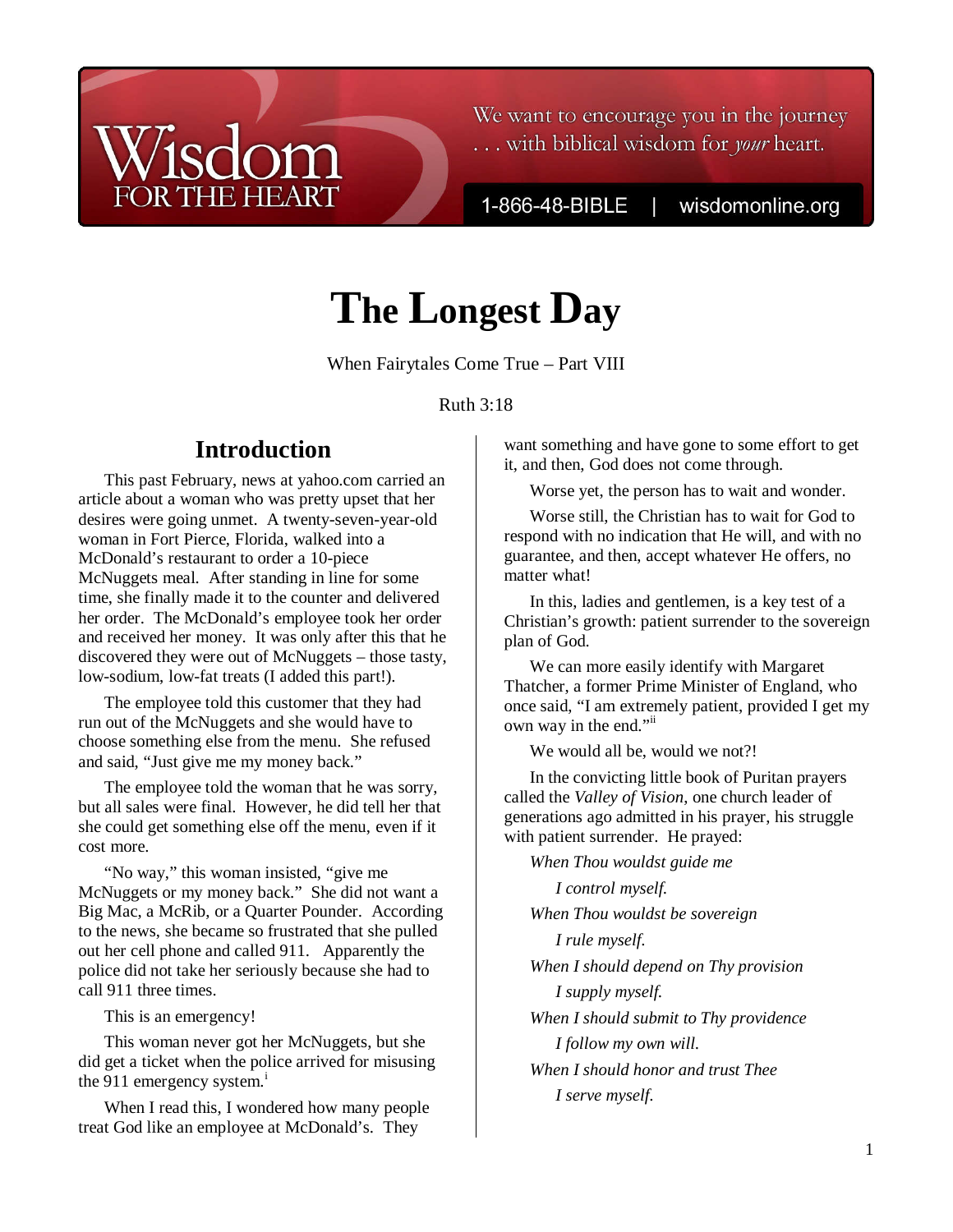#### *Lord, it is my chief desire to bring my heart back to Thee.iii*

This is the honest confession of a heart that admits how hard it is to wait and how difficult it is to surrender with no guarantee from God.

Without a doubt, the longest day in the life of Ruth is about to begin. It will be a day that requires patient surrender, with absolutely no guarantees from her redeemer.

We have watched as Ruth expressed her love for Boaz, and he responded in kind – saying that he would do everything in his power to become her kinsman redeemer. According to Old Testament law, the kinsman redeemer was the one to buy her family's estate and take her and her mother-in-law Naomi into his care.

However, there is a catch, right? Boaz informs Ruth that there is another man more closely related to Naomi's family. This man has first "dibs" on the land that belonged to Naomi's late husband; he also has first "dibs" on Ruth – he has the first right of refusal in redeeming and marrying Ruth and taking care of her and her mother-in-law.

This is not only about love – this involves the law. Both Boaz and Ruth, in a remarkable demonstration of character and honesty, have effectively revealed they are willing to submit to the law of God.

## **Boaz Makes a Promise**

Let us turn again to Ruth chapter 3 and notice Boaz's words of promise to Ruth, whispered at the threshing floor on the night when they revealed their love to one another. Look at verse 13.

*Remain this night, and when morning comes, if he [the other relative] will redeem you, good; let him redeem you. But, if he does not wish to redeem you, then I will redeem you, as the Lord lives. . . .* 

I love the little closing comment that reveals the passion and emotion of Boaz.

*. . . I will redeem you, as the Lord lives[!] . . .*

This is literally, "by the life of Yahweh".

Boaz is making an oath, or a vow, to Ruth that he will redeem her at all possible costs, and that she can believe his promise with the same assurance that she can believe in the existence of Yahweh.<sup>iv</sup>

We add little addendums to our promises which give them a sense of gravity as well.

Kids say things like, "Cross my heart, hope to die, stick a needle in my eye." This is about the worst thing a kid can imagine. Actually, I am still there – getting stuck with a needle anywhere, frankly, would add gravity to my promise!

We say, "Cross my heart . . ." to mean, "I'm telling you the truth." Or we say, "I promise you on my uncle's grave."

Boaz is claiming the ultimate foundation for his oath when he says, "As God is alive, I am making this promise to you."

In other words, "Ruth, if that other relative doesn't want you, as God is our true and living God, I will redeem you."

# **Boaz Makes Provision**

Boaz not only makes a *promise*, he makes *provision* for Ruth as he gives her enough grain the next morning to meet her needs and Naomi's needs for at least two more weeks.

Perhaps Boaz was thinking this relative might be away or at his own threshing site. He does not want Ruth to have to go out and forage for grain, with the additional risk of being put in harm's way. So, he loads her down with grain.

Early the next morning, Ruth heads for town and her home with Naomi, while Boaz heads for the city entrance where his plan will soon play out.

## **Naomi's Question**

Now notice what happens when Ruth arrives home, in verse 16.

*When she came to her mother-in-law, she said, "How did it go, my daughter?" . . .*

Translated literally, the Hebrew reads, "Who are you?"

This really seems strange, and it does not mean that Naomi does not recognize Ruth in the early morning light. It is the idea of, "Who are you now?" This is the number one question.

In other words, "Now that you've met Boaz at the threshing floor and told him your desire, are you now the future bride of Boaz or what? In what state are you now in?"

Our translators try to translate this to give us the best sense of the Hebrew language, so in my translation it reads, "How did it go?"

Your translation might read, "How art thou?" or "How did you fare?"

Naomi is basically asking, "Did he say, "Yes!"?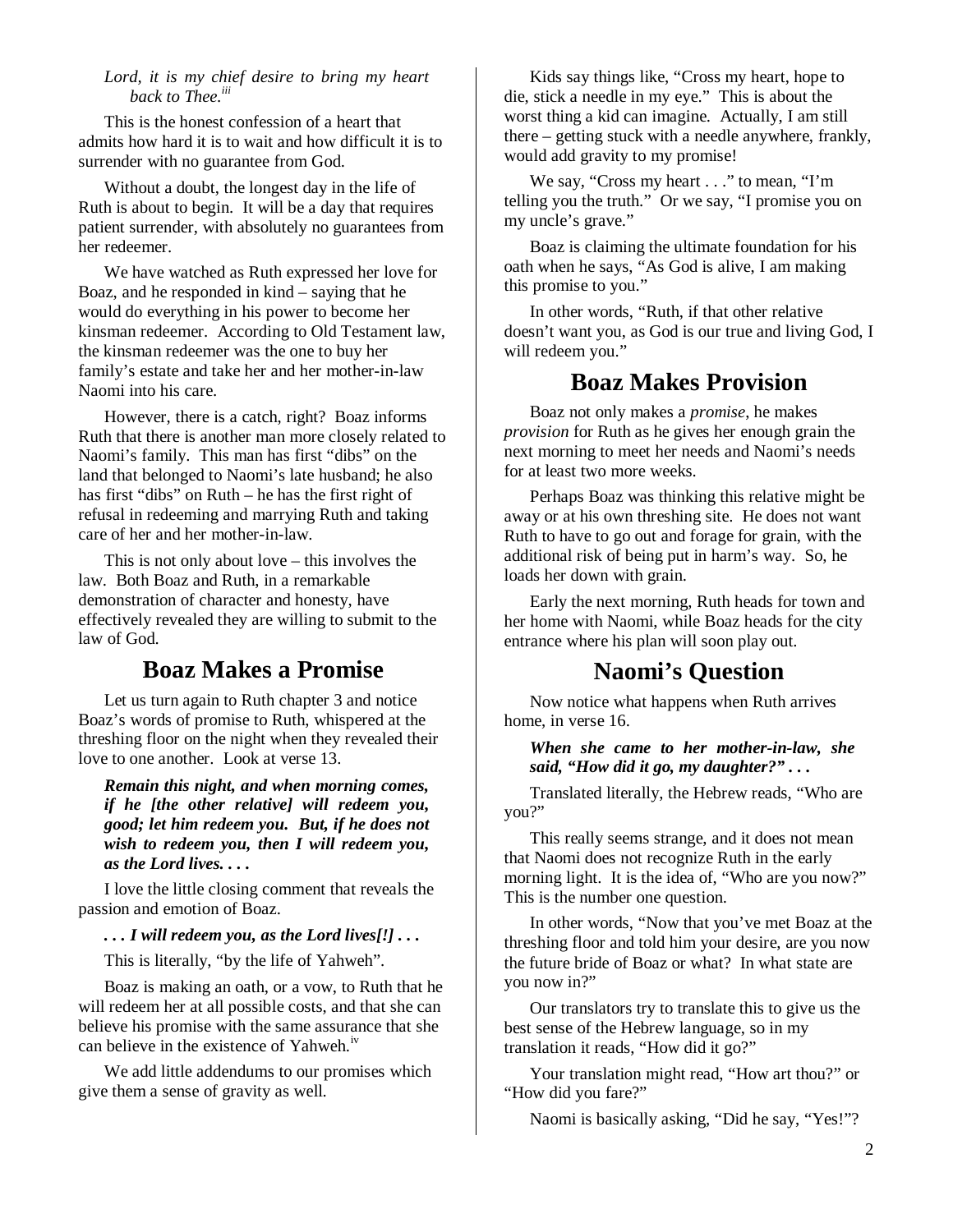She is ready for wedding bells. Naomi is already picking out the flower arrangements.

Continue further in verse 16.

#### *. . . And [Ruth] told her all that the man had done for her.*

In other words, Ruth explained everything that Boaz had promised her and the vow that he had made to her. We can only imagine how they went over every word; every expression on Boaz's face; every nuance of tone and attitude.

There was no confusion about this – Boaz wanted Ruth to be his wife.

## **Naomi's Counsel**

Then Naomi said to Ruth, in verse 18,

*. . . "Wait, my daughter, until you know how the matter turns out; for the man will not rest until he has settled it today."* 

"Wait." Your translation might read, "Sit still."

Is she kidding? Sit still?!

There is no doubt in my mind that this will be the longest day in Ruth's life. $v$ 

It will be the longest day in Naomi's as well. She and Ruth probably drove each other crazy that day – peeking out the window; jumping up at the sound of every passing cart; looking out the door for any sign of a messenger or a relative coming to deliver the news.

"Wait!"

Do not miss this. Ruth can do nothing. She is powerless to redeem herself. The law can only reveal to her the condition she is in and the total dependency she must have upon her redeemer.<sup>vi</sup>

What a powerful picture this is of the believer – the bride of Christ.

Like Ruth, all that we ever do is tell Christ we love Him and want to be taken under His authority and care; want to come under His wings. When we do, we discover that Christ loved us first.

Christ alone is capable of meeting the conditions of the law that bind us to another family. He alone can pay the price of redemption – take upon Himself our debt – and bring us into His family as His chosen bride.

"Wait, Ruth. Sit still."

Does anyone like to sit still while they wait for something important? Are there any patient people hearing this? I did not think so.

I hate missing the elevator. In fact, here at church, I have discovered that when I get on the elevator to go up to the second floor, if I push the number and then, immediately push the "close door" button, the doors close at least two seconds earlier. Of course, other people trying to get on the elevator get smashed, but that is their problem – they need to learn patience!

I always dreaded the comment section on my report card in elementary school. The grade was in one column and then, there was another section in which the teacher could make comments. My parents took this section more seriously than the grade section, so it was a no-win situation for me. The comments were always, "Stevie needs to sit still; Stevie talks too much in class; Stevie disturbs his classmates."

How does a person wait patiently when they know recess is coming, or lunch, or gym class, or Christmas morning? There is exciting stuff ahead.

The frustrating thing is that I really have not improved. Well I have a little – do not ask my wife. I am telling you the truth, "Cross my heart . . . stick a needle . . ." Never mind.

Frankly, this is my ongoing challenge in life. Perhaps it is yours as well!

Wait; surrender – while our Redeemer goes to work.

The imperative form of this Hebrew verb "sebi" also conveys the idea of "stay put," and even "stay calm".<sup>vii</sup>

Now this is really pushing it!

This verb is used of a farmer who awaits the growth of his crops. In other words, what good will it do a farmer to pace out in the cornfield? It is in the hands of God.

So the issue boils down to trust – surrender to whatever the hand of God delivers. And in this surrender is the strength to patiently wait.

The basis for Ruth waiting, according to Naomi's counsel in this verse, is in the last words of verse 18.

## *. . . for [Boaz] will not rest until he has settled it today.*

Ruth can rest because Boaz is not.

Ruth can wait because Boaz will not.

Ruth can sit still because Boaz is doing anything *but* sitting still. He is arranging for the redemption of his bride.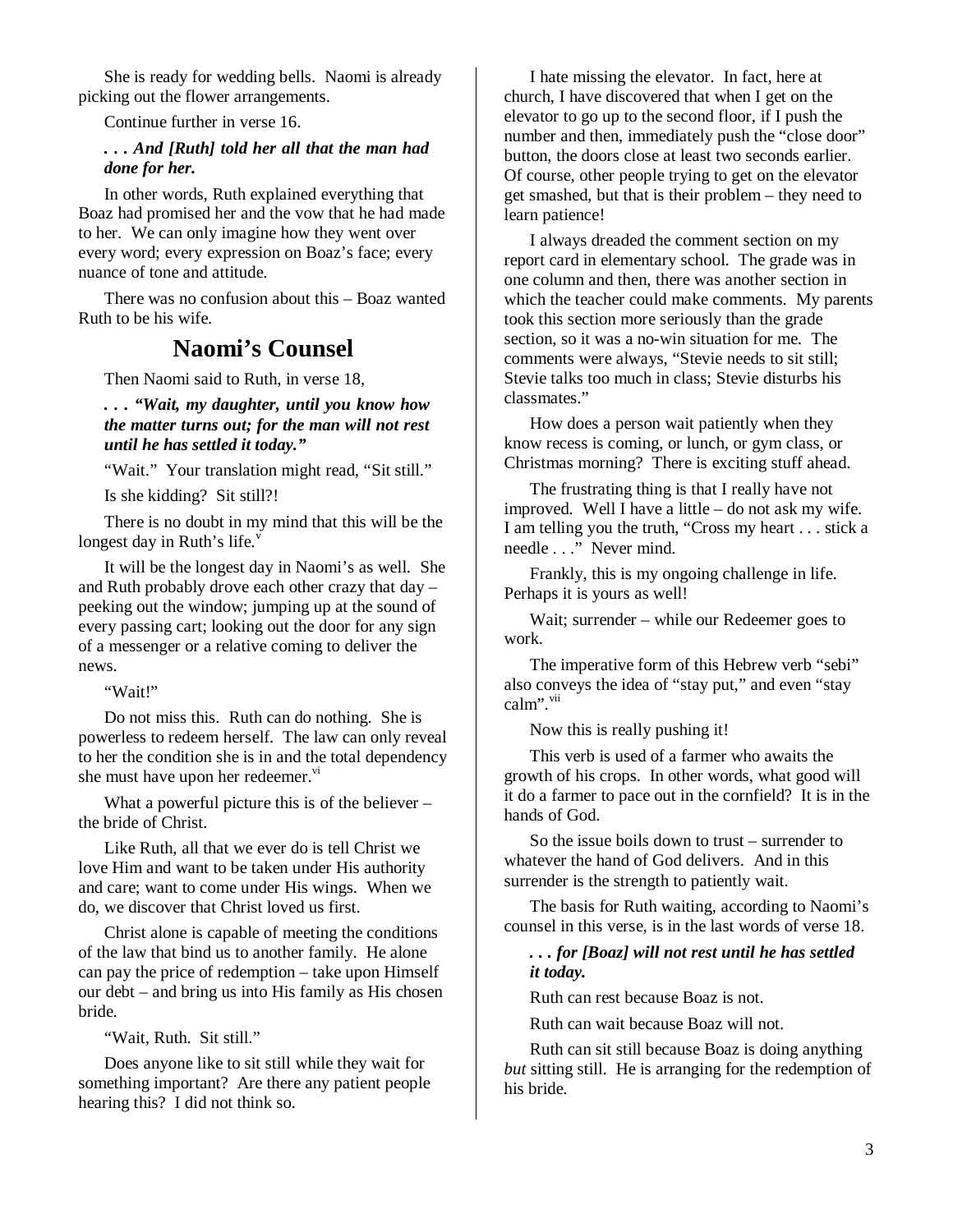I found it interesting this week to go through the Bible looking for phrases that included the word "still" – "s – t – i – l – l".  $\frac{1}{1}$ 

This text in Ruth 3:18 can be translated "sit still".

I found not only the expression "sit still," but "stand still".

You may remember the fascinating scene where the Israelites exited from Egypt following the final plague which took the lives of the first born throughout the land of Egypt. The people of Israel rushed out in freedom. However, Pharaoh had a change of heart and in a violent rage, he commanded six hundred chariots under his own direction, as well as every available chariot in the land and every soldier to march out after Israel.

Israel was camped out on the edge of the Red Sea. This is not the Reed Sea, as the liberals love to say, which can be waded across. This is the Red Sea, which feeds off the Indian Ocean and is on average, 1,700 feet deep.

This is the reason we call this a miracle.

It is further proven by the sheer panic of the Israelites, who knew they were stuck.

Then, God says to the people of Israel through Moses,

*". . . Stand still and see the salvation of the Lord which He will accomplish for you today . . ." (Exodus 14:13)* 

The phrase "stand still" appears in Job 37 when Job is told,

*". . . Stand still and consider the wonders of God." (Job 37:14b)* 

Deeply discouraged and desperately ill, Job is told to patiently surrender to the sovereign will of God. And while he is standing still, he is told to consider the glory of God's creation.

"Sit still . . . stand still . . . be still."

Be still.

When the people were troubled over their national sin during Nehemiah's revival with them, the Levites calmed the people with the truth of their forgiveness by saying,

*. . . "Be still, for the day is holy; do not be grieved." (Nehemiah 8:11)* 

When tempted to sin, the Psalmist David advises the believer,

*". . . be still." (Psalm 4:4b)* 

When troubled by the corruption of the world and the seemingly long delay of God to do anything on behalf of the believer, David writes,

#### *"Be still before the Lord and wait patiently for Him; do not fret when men succeed in their ways . . ." (Psalm 37:7a)*

Of course, the classic passage that you have probably already thought of is when David quotes the counsel of God, who says,

#### *"Be still and know that I am God; I will be exalted among the nations, I will be exalted in the earth." (Psalm 46:10)*

In other words, the story of God's provision, power, and glory is not over. The best is yet to come!

I love the way David ties his ability to be still to the prayer he makes in Psalm 83:1.

#### *"O God, do not remain quiet . . . and, O God, do not be still."*

This is the same as the idea in the mind of Naomi.

The believer can sit still, stand still, and be still because his Redeemer does not stand still, does not sit still, and will not be still. Christ is, even now, unceasingly:

- interceding *for* the believer (Hebrews 7:25);
- at work *in* the believer (Philippians 2:13);
- arranging all things together for His good purposes on behalf *of* the believer (Romans 8:28).

"Sit still . . . stand still . . . be still" – because God is not.

"Ruth, wait . . . rest . . . trust – your redeemer is at work."

One author wrote about the early days in his life when, as a little boy, he would curl up in the back of his family car as his father drove back to their hometown through the night. He said, "I felt so safe, tucked back there, with Dad in the driver's seat."

However, sometimes his grandmother would be with them. She would sit on the edge of the front seat, instructing about every five minutes. Every car that came their way, she would say, "Watch the side of the road there . . . Be careful of that driver coming up next to us . . . Don't drive so fast."

Some of the guys are thinking, "Man, that sounds familiar." Be careful!

This author went on to write, "I'm convinced my grandmother *never* enjoyed the ride. Why? Because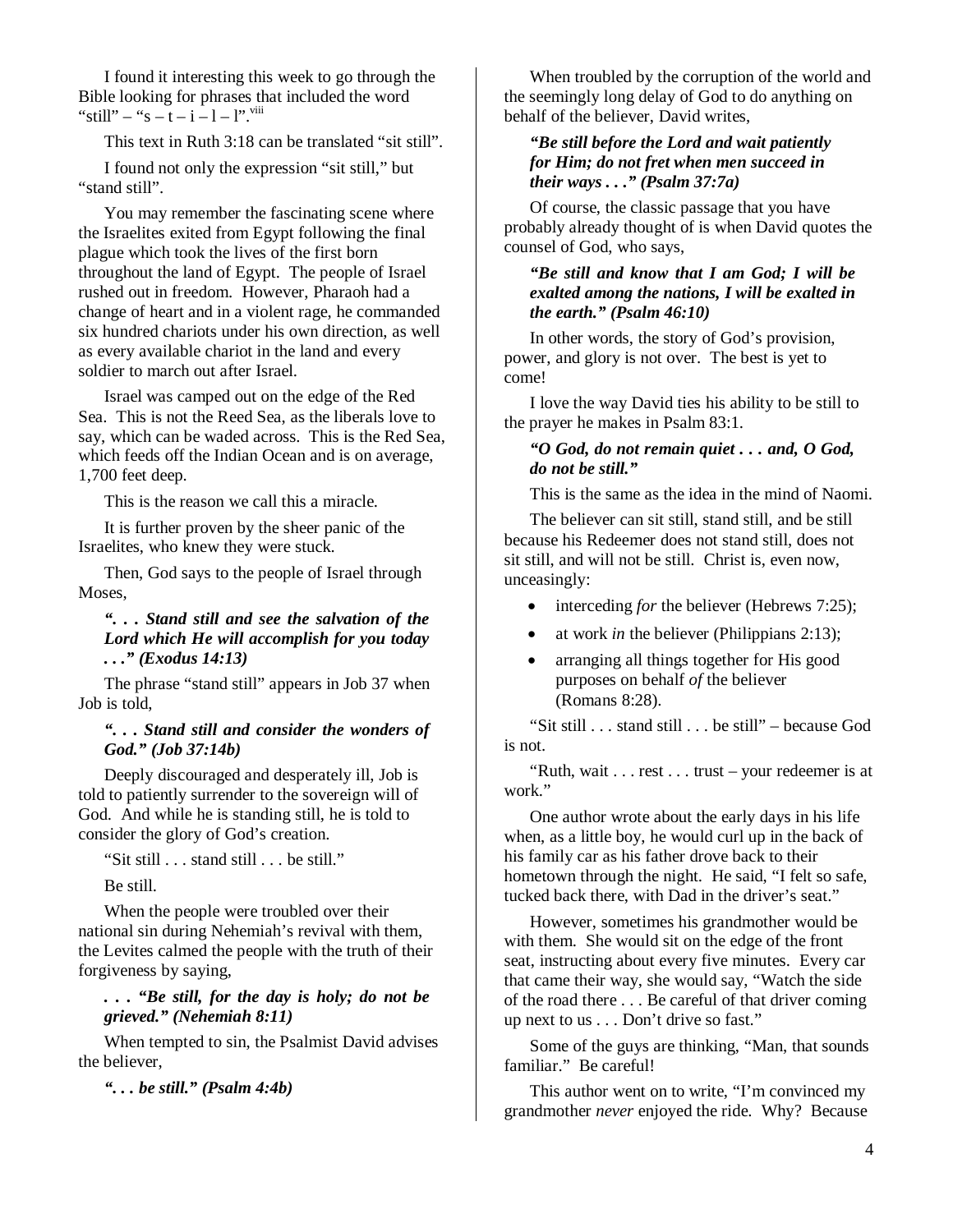she didn't trust my father. And, because she couldn't trust his driving, she couldn't rest in the journey."

I love the way this author summarizes his story. "Grandmother and I both reached our destination, and at the same time. But one of us got there with frazzled nerves, while the other arrived happy and rested. I was learning to rest in my father's care."

Naomi did not give Ruth this counsel because it was easy to apply or obey.

Frankly, this advice is never easy, but it is possible. It is possible to stand still and to sit still and to be still. Our response to the difficulty of our circumstances is directly related to the depth of our confidence in God's work in us and for us.

Nothing under His control can ever be out of  $control<sup>ix</sup>$ 

How are you at waiting – for that phone call; that acceptance letter; that doctor's report; that invitation; that contract; that delivery; that surgery; that arrival; that resolution?

We need a fresh vision of the care, concern, management, and ministry our Redeemer accomplishes without our help.

This does not mean that we do not do anything for Him. There are things that He may want us to do and there are things that He alone can do – and the way to know the difference is when we come to the point that we cannot do anything. This is when we must stand still, sit still, and be still and know that He is God.

It occurred to me that every Christian is going to arrive at the creation of the new heaven and the new earth at the same time. Even those of us who drive faster will not get there quicker. I wonder how many of us will have gotten any joy out of the journey; any sense of peace in God's abilities and timing.

So let us pull up a chair with Ruth. Perhaps for you, the most poignant verse in this entire book is chapter 3, verse 18.

#### *. . . "Wait [sit still], my daughter, until you know how the matter turns out . . ."*

Rest assured, our Redeemer is at work today.

To me, the great lesson in this beneath the superficial and the temporary, is this truth: we need fresh confidence; a fresh vision of our Redeemer's abilities.

### *"Be still" –* is related to *– "knowing that I am God."*

The length of Ruth's long day, and your long day as well – perhaps well beyond twenty-four hours now; the length of her time waiting, and yours, only deepens the sense of joy when the Redeemer finally arrives to take us home, or brings resolution, or provides insight and maybe even an answer.

*Be Thou my Vision, O Lord of my heart; Naught be all else to me, save that Thou art; Thou my best thought, by day or by night, Waking or sleeping, Thy presence my light. Be Thou my Wisdom, and Thou my true Word; I ever with Thee and Thou with me, Lord; Thou my great Father, and I Thy true son, Thou in me dwelling, and I with Thee one. High King of heaven, my victory won, May I reach heaven's joys, O bright heaven's Sun!* 

*Heart of my own heart, whatever befall,* 

*Still be my Vision, O Ruler of all.<sup>x</sup>*

With this vision, we will have fresh confidence to sit still, stand still, and be still and know that He is God.

This manuscript is from a sermon preached on 3/29/2009 by Stephen Davey.

© Copyright 2009 Stephen Davey

All rights reserved.

 $\overline{a}$ 

<sup>&</sup>lt;sup>i</sup> "Florida Woman Calls 911 3 Times Over McNuggets," 3/3/09,

http://news.yahoo.com/s/ap/20090303/ap\_on\_fe\_st/odd\_mcnuggets911, Associated Press.

<sup>&</sup>lt;sup>ii</sup> Robert J. Morgan, Nelson's Complete Book of Illustrations (Thomas Nelson, 2000), p. 600.

<sup>&</sup>lt;sup>iii</sup> The Valley of Vision, quoted by Charles Swindoll in <u>Intimacy With the Almighty</u> (Word Publishing, 1996), p. 70.<br><sup>iv</sup> Robert L. Hubbard, Jr. The New International Commentary on the Old Testament: Ruth (Ferdmans, 198

Robert L. Hubbard, Jr., The New International Commentary on the Old Testament: Ruth (Eerdmans, 1988), p. 219.

<sup>&</sup>lt;sup>v</sup> Stanley Collins, Courage and Submission: A Study of Ruth & Esther (Regal Books, 1975), p. 33.

<sup>&</sup>lt;sup>vi</sup> M. R. DeHaan, The Romance of Redemption (Zondervan, 1958), p. 119.

vii Hubbard, p. 227.

viii Warren W. Wiersbe, Be Committed (Victor Books, 1993), p. 49.